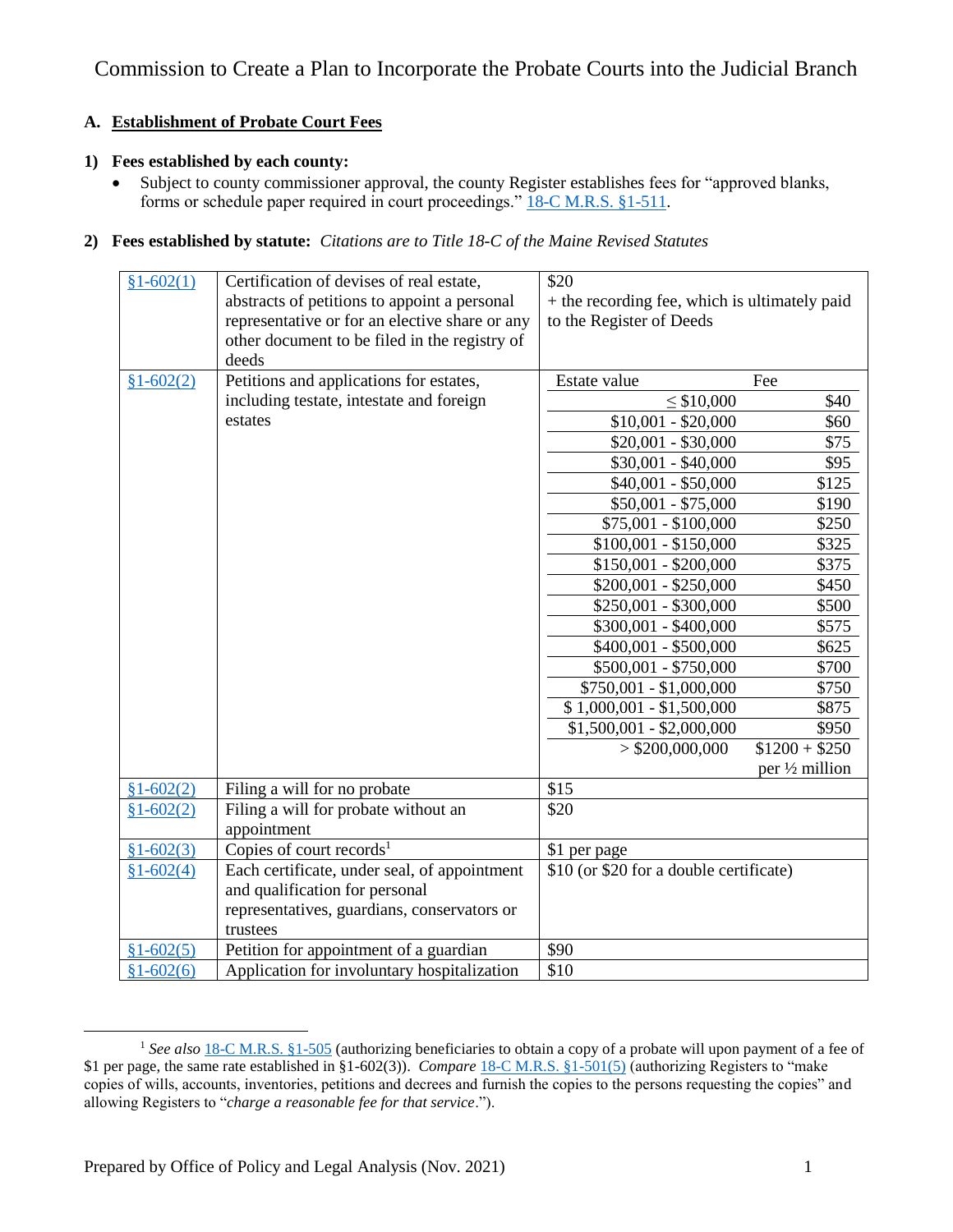## Commission to Create a Plan to Incorporate the Probate Courts into the Judicial Branch

| $$1-602(7)$  | Joint petition for appointment as a guardian | \$115                                |
|--------------|----------------------------------------------|--------------------------------------|
|              | and conservator                              |                                      |
| $$1-602(8)$  | Petition for appointment of conservator      | \$90                                 |
| $$1-602(9)$  | Petition for elective share                  | \$120                                |
| $$1-602(10)$ | Subsequent informal appointments             | \$50                                 |
| $$1-602(11)$ | Any other formal proceeding                  | \$50                                 |
| $$1-602(12)$ | Registration of a guardianship order from    | \$50                                 |
|              | another state                                |                                      |
| $$1-701$     | Petition for name change                     | \$75                                 |
|              |                                              | + cost of criminal background check  |
| $§9 - 301$   | Petition for adoption and change of name     | \$65                                 |
|              |                                              | + cost of criminal background checks |
| $§9 - 312$   | Petition to recognize a foreign adoption     | \$55                                 |
|              | (and for a change of name)                   |                                      |

**3) Fees established by Court Rule:** Rule 54A of the Maine [Rules of Probate Procedure](https://www.courts.maine.gov/rules/text/mr_prob_p_only_2019-04-11.pdf) establishes the following fees:

| Issuance of subpoena or summons                           | \$5 each                                |
|-----------------------------------------------------------|-----------------------------------------|
| Certification and attestation of copies                   | \$5 each                                |
| Certificate, under seal of court <sup>2</sup>             | \$5 each                                |
| Filing notice of removal to the Superior Court            | \$100                                   |
|                                                           | + a separate fee paid to Superior Court |
| Filing jurisdictional affidavit pursuant to M.R. Prob. 9  | No charge                               |
| Request to transfer to District Court via M.R. Prob. 71-B | No charge                               |
| Filing notice of a domiciliary foreign conservator's      | \$25                                    |
| appointment                                               |                                         |
| Demand for notice                                         | \$25                                    |
| Filing notice of appeal to the Law Court                  | \$100                                   |
|                                                           | + a separate fee paid to District Court |
| Statutory will form                                       | \$5                                     |
| Writs and renewal of writs                                | \$25                                    |
| Petition for Termination of Parental Rights               | \$65                                    |
| Surrender and Release of Child for Adoption               | \$25                                    |
| Consent of Non-Petitioning Parent for Adoption            | \$25                                    |
| Filing a claim against an estate                          | \$25                                    |
| Filing a petition or complaint in a civil proceeding      | \$120                                   |
|                                                           |                                         |

#### **4) Statutory Surcharge:**

l

• [18-C M.R.S. §1-607](https://legislature.maine.gov/legis/statutes/18-C/title18-Csec1-607.html) requires a register to "collect a surcharge of \$10 per petition, application or complaint, except for name changes, filed in the court."

## **5) Fees established by reference to District Court and Superior Court fees:**

• Under [18-C M.R.S. §1-608,](https://legislature.maine.gov/legis/statutes/18-C/title18-Csec1-608.html) if the fee for a certain procedure is not "specifically stated in statute or in the Rules of Probate Procedure published by the Supreme Judicial Court, the Probate Court shall charge the same fee charged by the District Court or the Superior Court for a similar procedure."

<sup>&</sup>lt;sup>2</sup> The \$5.00 fee for a certificate under seal of court in [M.R. Prob. P. 54A](https://www.courts.maine.gov/rules/text/mr_prob_p_only_2019-04-11.pdf) matches the \$5.00 fee established by 18-C [M.R.S. §1-602\(4\)](https://legislature.maine.gov/legis/statutes/18-C/title18-Csec1-602.html) "for each certificate, under seal of court" regarding "appoint and qualification of a personal representative, guardian, conservator or trustee."